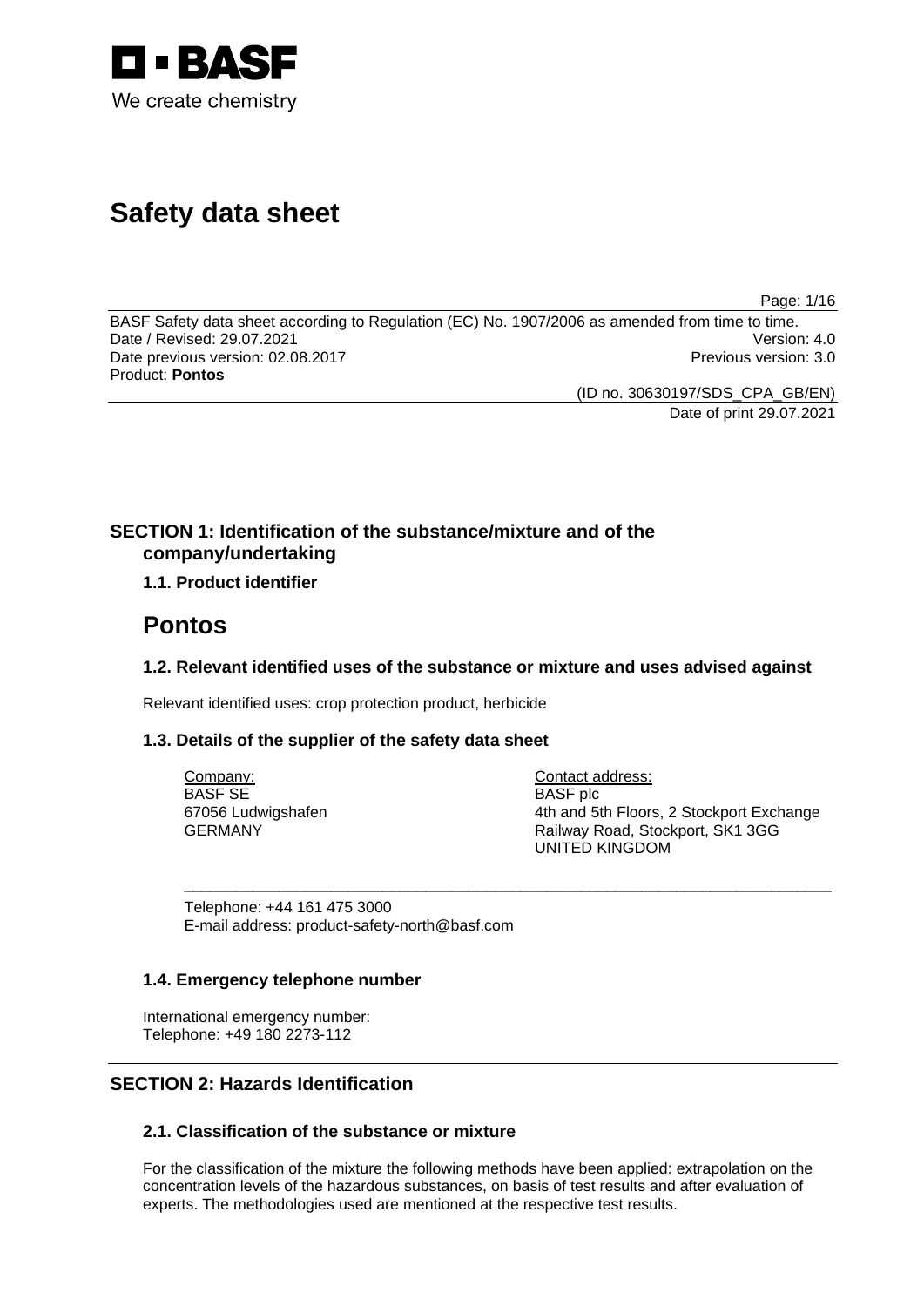Page: 2/16

BASF Safety data sheet according to Regulation (EC) No. 1907/2006 as amended from time to time. Date / Revised: 29.07.2021 Version: 4.0 Date previous version: 02.08.2017 **Previous version: 3.0** Previous version: 3.0 Product: **Pontos** 

> (ID no. 30630197/SDS\_CPA\_GB/EN) Date of print 29.07.2021

According to Regulation (EC) No 1272/2008 [CLP]

| Skin Sens, 1A     | H317 May cause an allergic skin reaction.                     |
|-------------------|---------------------------------------------------------------|
| STOT RE 2         | H373 May cause damage to organs through prolonged or repeated |
|                   | exposure.                                                     |
| Aquatic Acute 1   | H400 Very toxic to aquatic life.                              |
| Aquatic Chronic 1 | H410 Very toxic to aquatic life with long lasting effects.    |

For the classifications not written out in full in this section the full text can be found in section 16.

## **2.2. Label elements**

Globally Harmonized System (GHS) in accordance with UK regulations.

Pictogram:

| Signal Word:<br>Warning                                                                     |                                                                                                                                                                                                                                                                                                    |
|---------------------------------------------------------------------------------------------|----------------------------------------------------------------------------------------------------------------------------------------------------------------------------------------------------------------------------------------------------------------------------------------------------|
| <b>Hazard Statement:</b><br>H317<br>H373<br>H400<br>H410<br><b>EUH401</b>                   | May cause an allergic skin reaction.<br>May cause damage to organs through prolonged or repeated exposure.<br>Very toxic to aquatic life.<br>Very toxic to aquatic life with long lasting effects.<br>To avoid risks to human health and the environment, comply with the<br>instructions for use. |
| <b>Precautionary Statement:</b><br>P <sub>101</sub><br>P <sub>102</sub><br>P <sub>103</sub> | If medical advice is needed, have product container or label at hand.<br>Keep out of reach of children.<br>Read carefully and follow all instructions.                                                                                                                                             |
| Precautionary Statements (Prevention):<br>P272<br>P280<br>P <sub>260</sub>                  | Contaminated work clothing should not be allowed out of the workplace.<br>Wear protective gloves/clothing/eye protection.<br>Do not breathe mist or vapour.                                                                                                                                        |
| Precautionary Statements (Response):<br>P314<br>P302 + P352<br>P362 + P364<br>P391          | Get medical advice/attention if you feel unwell.<br>IF ON SKIN: Wash with plenty of soap and water.<br>Take off contaminated clothing and wash it before reuse.<br>Collect spillage.                                                                                                               |
| Precautionary Statements (Disposal):<br>P <sub>501</sub>                                    | Dispose of contents/container to a licensed hazardous-waste disposal<br>contractor or collection site except for empty clean containers which can<br>be disposed of as non-hazardous waste.                                                                                                        |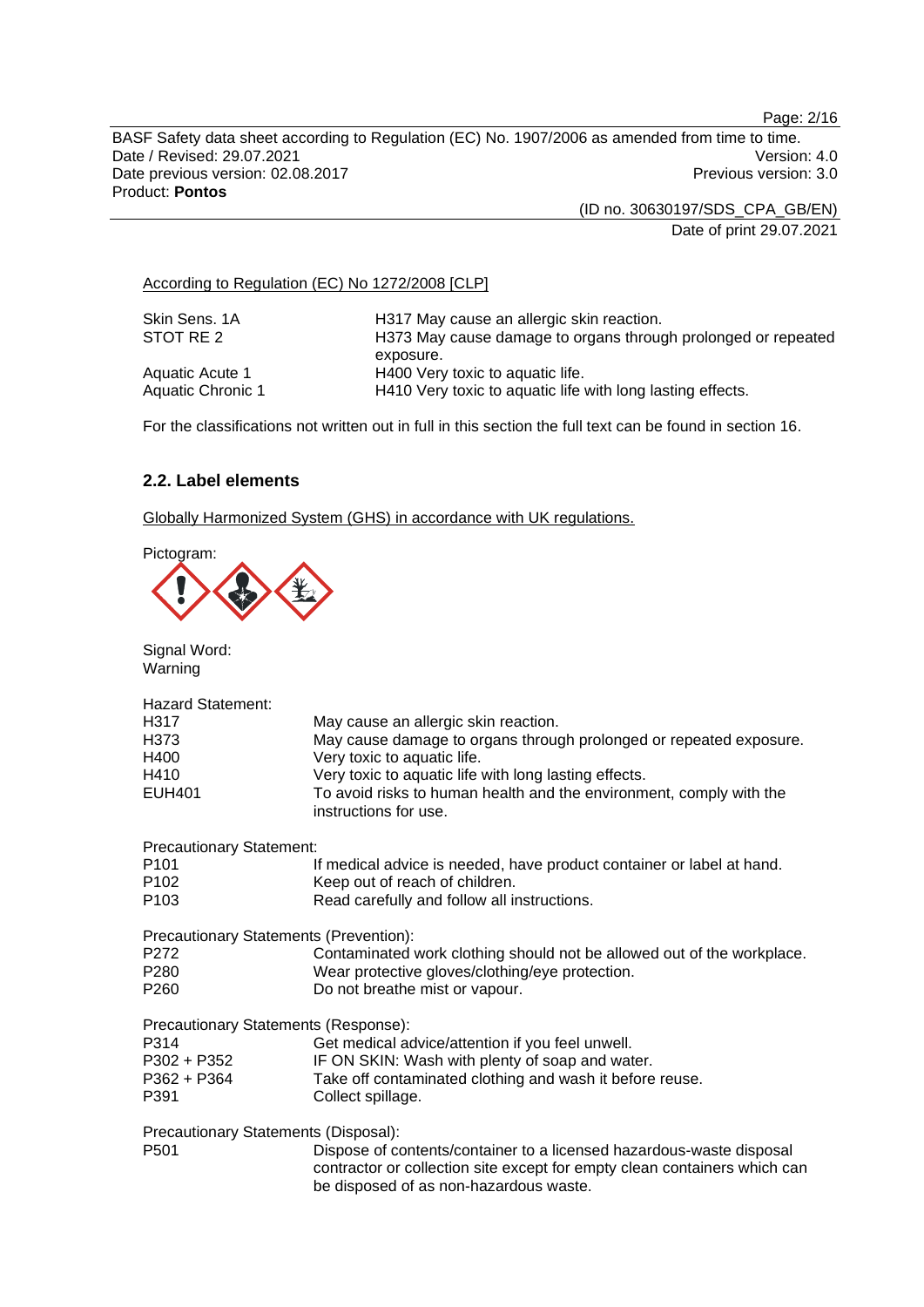Page: 3/16

BASF Safety data sheet according to Regulation (EC) No. 1907/2006 as amended from time to time. Date / Revised: 29.07.2021 Version: 4.0 Date previous version: 02.08.2017 **Previous version: 3.0** Previous version: 3.0 Product: **Pontos** 

> (ID no. 30630197/SDS\_CPA\_GB/EN) Date of print 29.07.2021

Labeling of special preparations (GHS): EUH208: May produce an allergic reaction. Contains: flufenacet (ISO); N-(4-fluorophenyl)-Nisopropyl-2-(5-trifluoromethyl-[1,3,4]thiadiazol-2-yloxy)acetamide

According to Regulation (EC) No 1272/2008 [CLP]

Hazard determining component(s) for labelling: flufenacet (ISO); N-(4-fluorophenyl)-N-isopropyl-2-(5 trifluoromethyl-[1,3,4]thiadiazol-2-yloxy)acetamide, 2-methylisothiazol-3(2H)-one

## **2.3. Other hazards**

According to Regulation (EC) No 1272/2008 [CLP]

See section 12 - Results of PBT and vPvB assessment.

If applicable information is provided in this section on other hazards which do not result in classification but which may contribute to the overall hazards of the substance or mixture.

# **SECTION 3: Composition/Information on Ingredients**

#### **3.1. Substances**

Not applicable

## **3.2. Mixtures**

#### Chemical nature

crop protection product, suspension concentrate (SC)

Hazardous ingredients (GHS) according to Regulation (EC) No. 1272/2008

flufenacet (ISO); N-(4-fluorophenyl)-N-isopropyl-2-(5-trifluoromethyl-[1,3,4]thiadiazol-2 yloxy)acetamide

Content (W/W): 20.98 % CAS Number: 142459-58-3 INDEX-Number: 613-164-00-9 Acute Tox. 4 (oral) Skin Sens. 1 STOT RE (Central nervous system) 2 Aquatic Acute 1 Aquatic Chronic 1 M-factor acute: 100 M-factor chronic: 100 H302, H317, H373, H400, H410

picolinafen (ISO); 2-Pyridinecarboxamide, N-(4-fluorophenyl)-6-[3-(trifluoromethyl)phenoxy]- Content (W/W): 8.74 % CAS Number: 137641-05-5 Aquatic Acute 1 Aquatic Chronic 1 H400, H410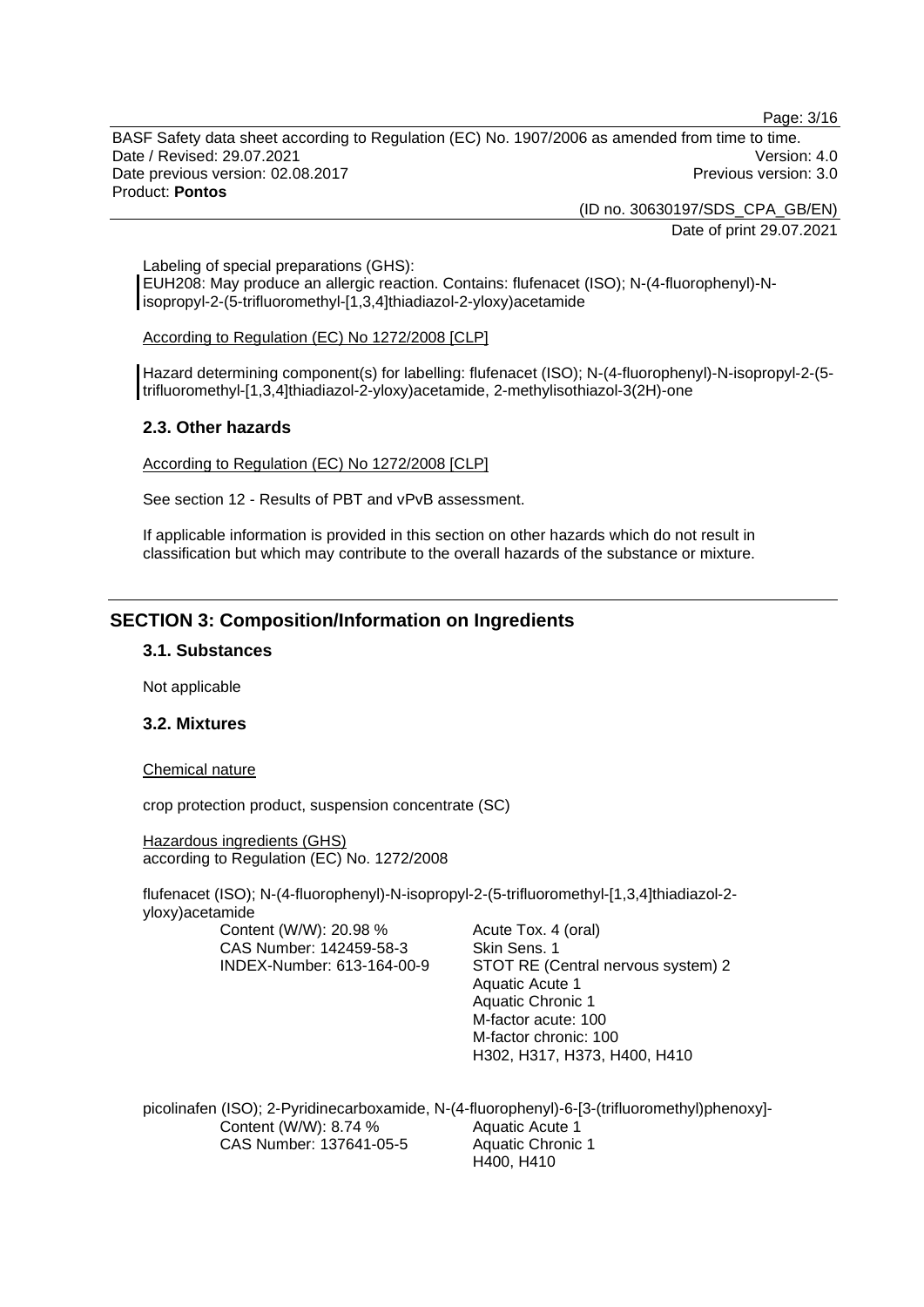Page: 4/16

BASF Safety data sheet according to Regulation (EC) No. 1907/2006 as amended from time to time. Date / Revised: 29.07.2021 Version: 4.0 Date previous version: 02.08.2017 **Previous version: 3.0** Previous version: 3.0 Product: **Pontos** 

(ID no. 30630197/SDS\_CPA\_GB/EN)

 $.2021$ 

|                                                                                                                                                             | Date of print 29.07                                                                                                                                                                                                                                                                                      |
|-------------------------------------------------------------------------------------------------------------------------------------------------------------|----------------------------------------------------------------------------------------------------------------------------------------------------------------------------------------------------------------------------------------------------------------------------------------------------------|
| Alkylnaphthalenesulfonic acid, polymer with formaldehyde, sodium salt<br>Content (W/W): $<$ 5 %                                                             | Eye Dam./Irrit. 2                                                                                                                                                                                                                                                                                        |
| CAS Number: 68425-94-5                                                                                                                                      | H319                                                                                                                                                                                                                                                                                                     |
| 2-methylisothiazol-3(2H)-one                                                                                                                                |                                                                                                                                                                                                                                                                                                          |
| Content (W/W): $< 0.1 \%$<br>CAS Number: 2682-20-4<br>EC-Number: 220-239-6<br>REACH registration number: 01-<br>2120764690-50<br>INDEX-Number: 613-326-00-9 | Acute Tox. 2 (Inhalation - dust)<br>Acute Tox. 3 (oral)<br>Acute Tox. 3 (dermal)<br>Skin Corr./Irrit. 1B<br>Eye Dam./Irrit. 1<br>Skin Sens, 1A<br>Aquatic Acute 1<br><b>Aquatic Chronic 1</b><br>M-factor acute: 10<br>M-factor chronic: 1<br>H330, H317, H314, H301 + H311, H400, H410<br><b>EUH071</b> |
|                                                                                                                                                             | Specific concentration limit:<br>Skin Sens. $1A: z = 0.0015 \%$                                                                                                                                                                                                                                          |
| Propane-1,2-diol<br>$\Gamma$ ontant $(N/M)/N$ : $\sim$ 10 %                                                                                                 |                                                                                                                                                                                                                                                                                                          |

ntent (W/W):  $<$  10 % CAS Number: 57-55-6 EC-Number: 200-338-0 REACH registration number: 01- 2119456809-23

For the classifications not written out in full in this section, including the hazard classes and the hazard statements, the full text is listed in section 16.

# **SECTION 4: First-Aid Measures**

#### **4.1. Description of first aid measures**

Remove contaminated clothing.

Show container, label and/or safety data sheet to physician.

If inhaled: Keep patient calm, remove to fresh air, seek medical attention.

On skin contact: Wash thoroughly with soap and water

On contact with eyes: Wash affected eyes for at least 15 minutes under running water with eyelids held open.

#### On ingestion:

Immediately rinse mouth and then drink 200-300 ml of water, seek medical attention.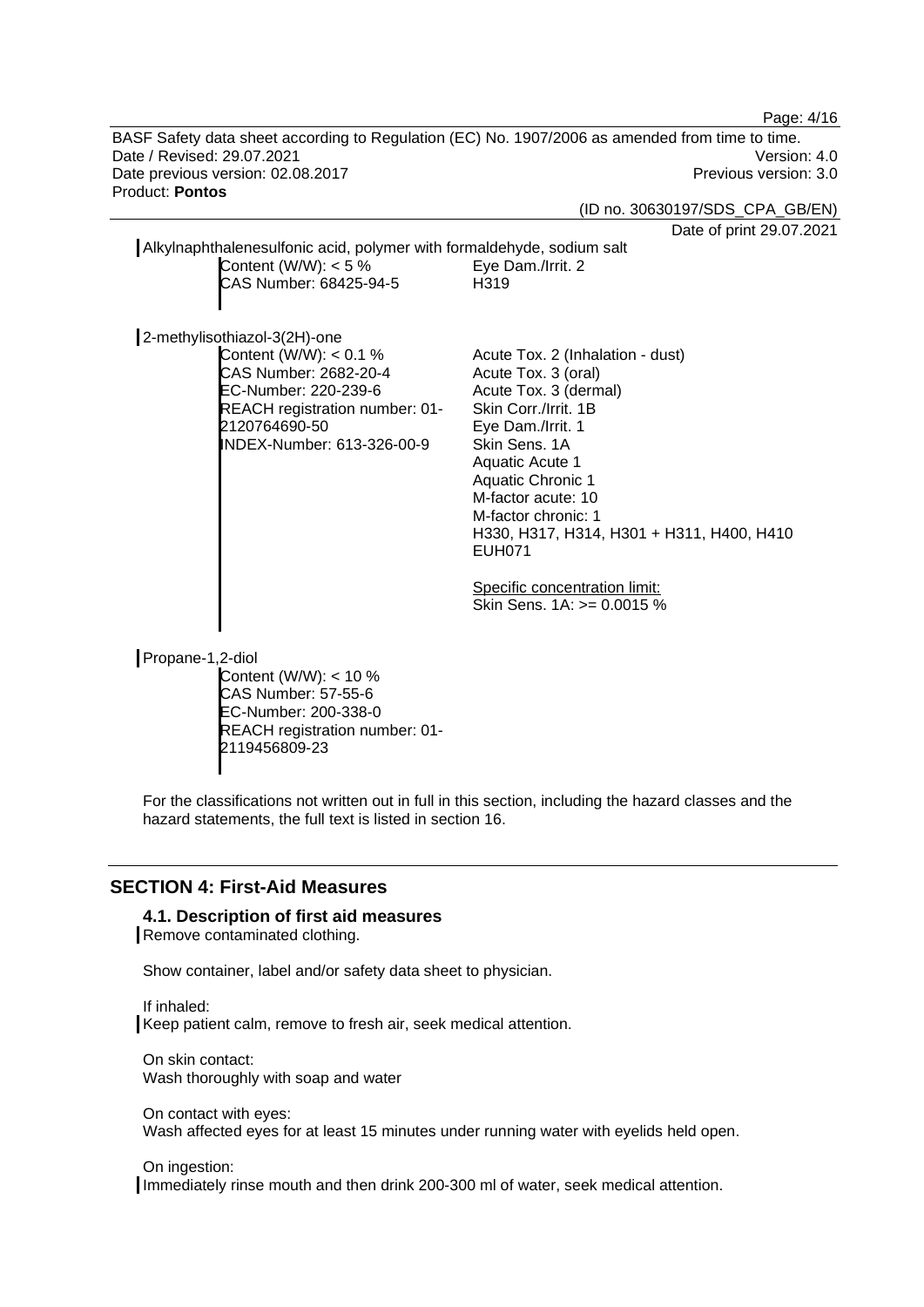Page: 5/16

BASF Safety data sheet according to Regulation (EC) No. 1907/2006 as amended from time to time. Date / Revised: 29.07.2021 Version: 4.0 Date previous version: 02.08.2017 **Previous version: 3.0** Previous version: 3.0 Product: **Pontos** 

(ID no. 30630197/SDS\_CPA\_GB/EN)

Date of print 29.07.2021

#### **4.2. Most important symptoms and effects, both acute and delayed**

Symptoms: Information, i.e. additional information on symptoms and effects may be included in the GHS labeling phrases available in Section 2 and in the Toxicological assessments available in Section 11., (Further) symptoms and / or effects are not known so far

## **4.3. Indication of any immediate medical attention and special treatment needed**

Treatment: Treat according to symptoms (decontamination, vital functions), no known specific antidote.

# **SECTION 5: Fire-Fighting Measures**

#### **5.1. Extinguishing media**

Suitable extinguishing media: water spray, dry powder, foam, carbon dioxide

#### **5.2. Special hazards arising from the substance or mixture**

Endangering substances: carbon monoxide, Carbon dioxide, hydrogen fluoride, hydrogen chloride, nitrogen oxides, sulfur oxides, halogenated compounds

Advice: The substances/groups of substances mentioned can be released in case of fire.

## **5.3. Advice for fire-fighters**

Special protective equipment: Wear self-contained breathing apparatus and chemical-protective clothing.

Further information:

Keep containers cool by spraying with water if exposed to fire. In case of fire and/or explosion do not breathe fumes. Collect contaminated extinguishing water separately, do not allow to reach sewage or effluent systems. Dispose of fire debris and contaminated extinguishing water in accordance with official regulations.

## **SECTION 6: Accidental Release Measures**

#### **6.1. Personal precautions, protective equipment and emergency procedures**

Do not breathe vapour/spray. Use personal protective clothing. Avoid contact with the skin, eyes and clothing.

## **6.2. Environmental precautions**

Do not discharge into the subsoil/soil. Do not discharge into drains/surface waters/groundwater.

Do not allow contamination of public drains or surface or ground waters. Inform local water plc if spillage enters drains and the Environment Agency (England & Wales), the Scottish Environmental Protection Agency (Scotland), or the Environment and Heritage Service (Northern Ireland) if it enters surface or ground waters. Keep people and animals away.

#### **6.3. Methods and material for containment and cleaning up**

For small amounts: Pick up with suitable absorbent material (e.g. sand, sawdust, general-purpose binder, kieselguhr).

For large amounts: Dike spillage. Pump off product.

Dispose of absorbed material in accordance with regulations. Collect waste in suitable containers, which can be labeled and sealed. Clean contaminated floors and objects thoroughly with water and detergents, observing environmental regulations. Wear suitable protective equipment.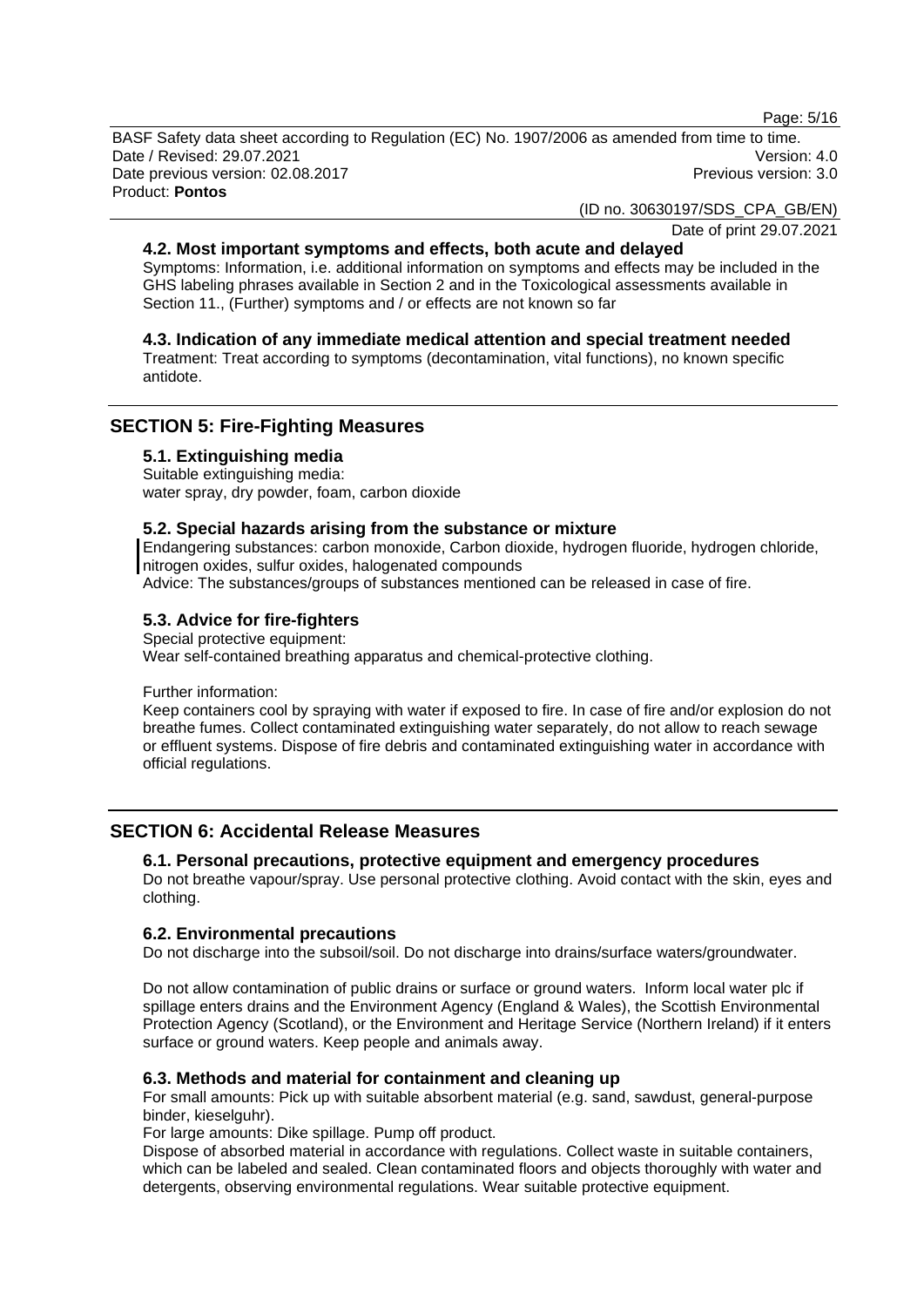Page: 6/16

BASF Safety data sheet according to Regulation (EC) No. 1907/2006 as amended from time to time. Date / Revised: 29.07.2021 Version: 4.0 Date previous version: 02.08.2017 **Previous version: 3.0** Previous version: 3.0 Product: **Pontos** 

(ID no. 30630197/SDS\_CPA\_GB/EN)

Date of print 29.07.2021

## **6.4. Reference to other sections**

Information regarding exposure controls/personal protection and disposal considerations can be found in section 8 and 13.

# **SECTION 7: Handling and Storage**

## **7.1. Precautions for safe handling**

No special measures necessary if stored and handled correctly. Ensure thorough ventilation of stores and work areas. When using do not eat, drink or smoke. Hands and/or face should be washed before breaks and at the end of the shift.

Protection against fire and explosion:

No special precautions necessary. The substance/product is non-combustible. Product is not explosive.

## **7.2. Conditions for safe storage, including any incompatibilities**

Segregate from foods and animal feeds.

Further information on storage conditions: Keep away from heat. Protect from direct sunlight.

Protect from temperatures below: -5 °C

Changes in the properties of the product may occur if substance/product is stored below indicated temperature for extended periods of time.

Protect from temperatures above: 40 °C

Changes in the properties of the product may occur if substance/product is stored above indicated temperature for extended periods of time.

## **7.3. Specific end use(s)**

For the relevant identified use(s) listed in Section 1 the advice mentioned in this section 7 is to be observed.

# **SECTION 8: Exposure Controls/Personal Protection**

## **8.1. Control parameters**

Components with occupational exposure limits

57-55-6: Propane-1,2-diol

TWA value 474 mg/m3 ; 150 ppm (WEL/EH 40 (UK)), Total vapour and particulates TWA value 10 mg/m3 (WEL/EH 40 (UK)), Particulate

Refer to the current edition of HSE Guidance Note EH40 Occupational Exposure Limits (United Kingdom). For normal use and handling refer to the product label/leaflet.

## **8.2. Exposure controls**

Personal protective equipment

Respiratory protection: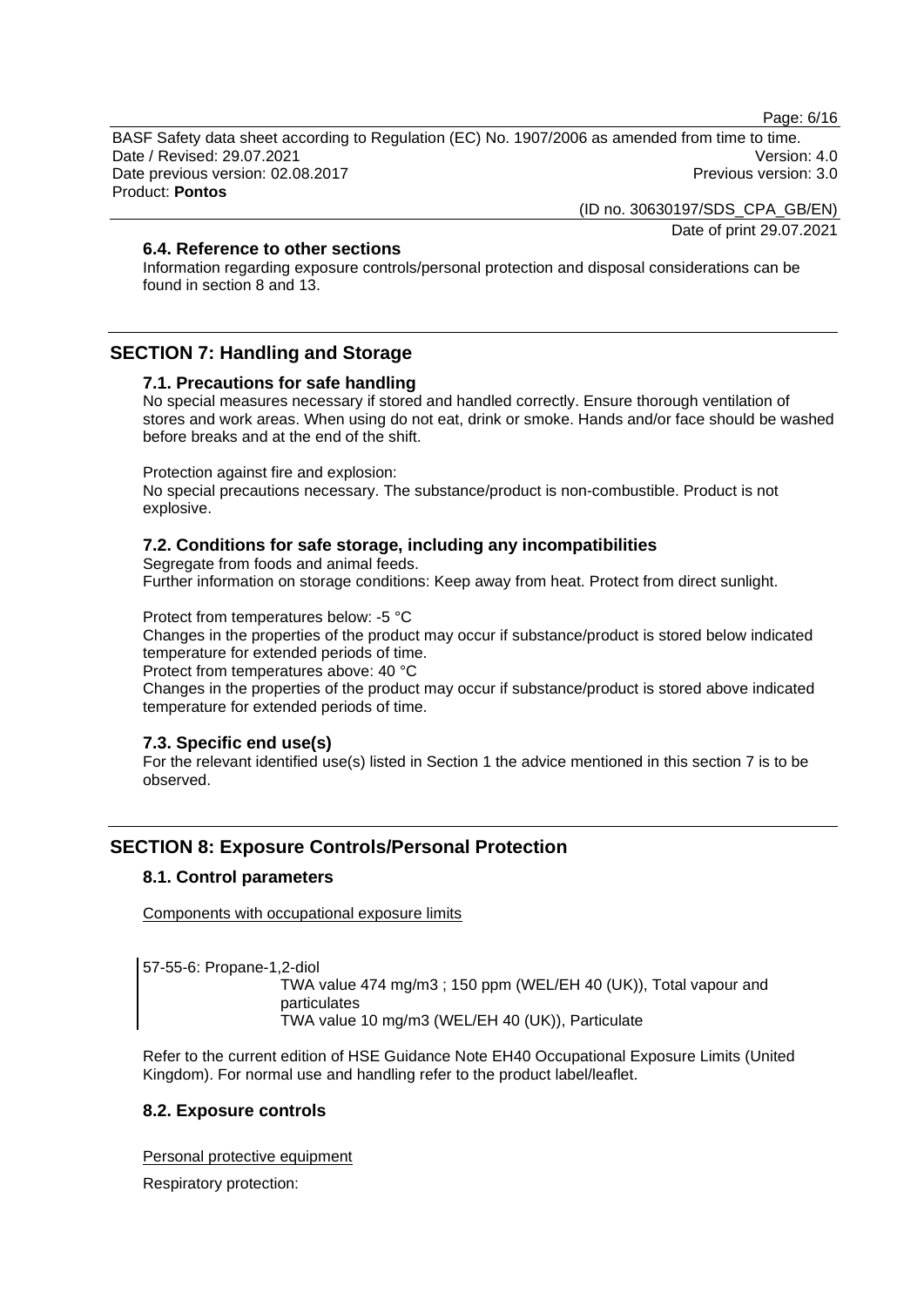Page: 7/16

BASF Safety data sheet according to Regulation (EC) No. 1907/2006 as amended from time to time. Date / Revised: 29.07.2021 Version: 4.0 Date previous version: 02.08.2017 **Previous version: 3.0** Previous version: 3.0 Product: **Pontos** 

(ID no. 30630197/SDS\_CPA\_GB/EN)

Date of print 29.07.2021

Suitable respiratory protection for lower concentrations or short-term effect: Combination filter for gases/vapours of organic, inorganic, acid inorganic, alkaline compounds and toxic particles (e. g. EN 14387 Type ABEK-P3)

#### Hand protection:

Suitable chemical resistant safety gloves (EN ISO 374-1) also with prolonged, direct contact (Recommended: Protective index 6, corresponding > 480 minutes of permeation time according to EN ISO 374-1): E.g. nitrile rubber (0.4 mm), chloroprene rubber (0.5 mm), butyl rubber (0.7 mm) etc.

#### Eye protection: Safety glasses with side-shields (frame goggles) (e.g. EN 166)

#### Body protection:

Body protection must be chosen depending on activity and possible exposure, e.g. apron, protecting boots, chemical-protection suit (according to EN 14605 in case of splashes or EN ISO 13982 in case of dust).

#### General safety and hygiene measures

The statements on personal protective equipment in the instructions for use apply when handling crop-protection agents in final-consumer packing. Wearing of closed work clothing is recommended. Store work clothing separately. Keep away from food, drink and animal feeding stuffs.

# **SECTION 9: Physical and Chemical Properties**

## **9.1. Information on basic physical and chemical properties**

| Form:                  | liquid                                  |                               |
|------------------------|-----------------------------------------|-------------------------------|
| Colour:                | off-white                               |                               |
| Odour:                 | characteristic                          |                               |
| Odour threshold:       |                                         |                               |
|                        | Not determined due to potential         |                               |
|                        | health hazard by inhalation.            |                               |
| pH value:              | approx. 6.5 - 8.5                       |                               |
|                        | (1 %(m), 22 °C)                         |                               |
| Melting point:         |                                         |                               |
|                        | The product has not been tested.        |                               |
| Boiling point:         |                                         |                               |
|                        | The product has not been tested.        |                               |
| Flash point:           |                                         | (Regulation 440/2008/EC, A.9) |
|                        | Non-flammable.                          |                               |
| Evaporation rate:      |                                         |                               |
|                        | not applicable                          |                               |
| Flammability:          | not applicable                          |                               |
| Lower explosion limit: |                                         |                               |
|                        | As a result of our experience with this |                               |
|                        | product and our knowledge of its        |                               |
|                        | composition we do not expect any        |                               |
|                        | hazard as long as the product is used   |                               |
|                        | appropriately and in accordance with    |                               |
|                        | the intended use.                       |                               |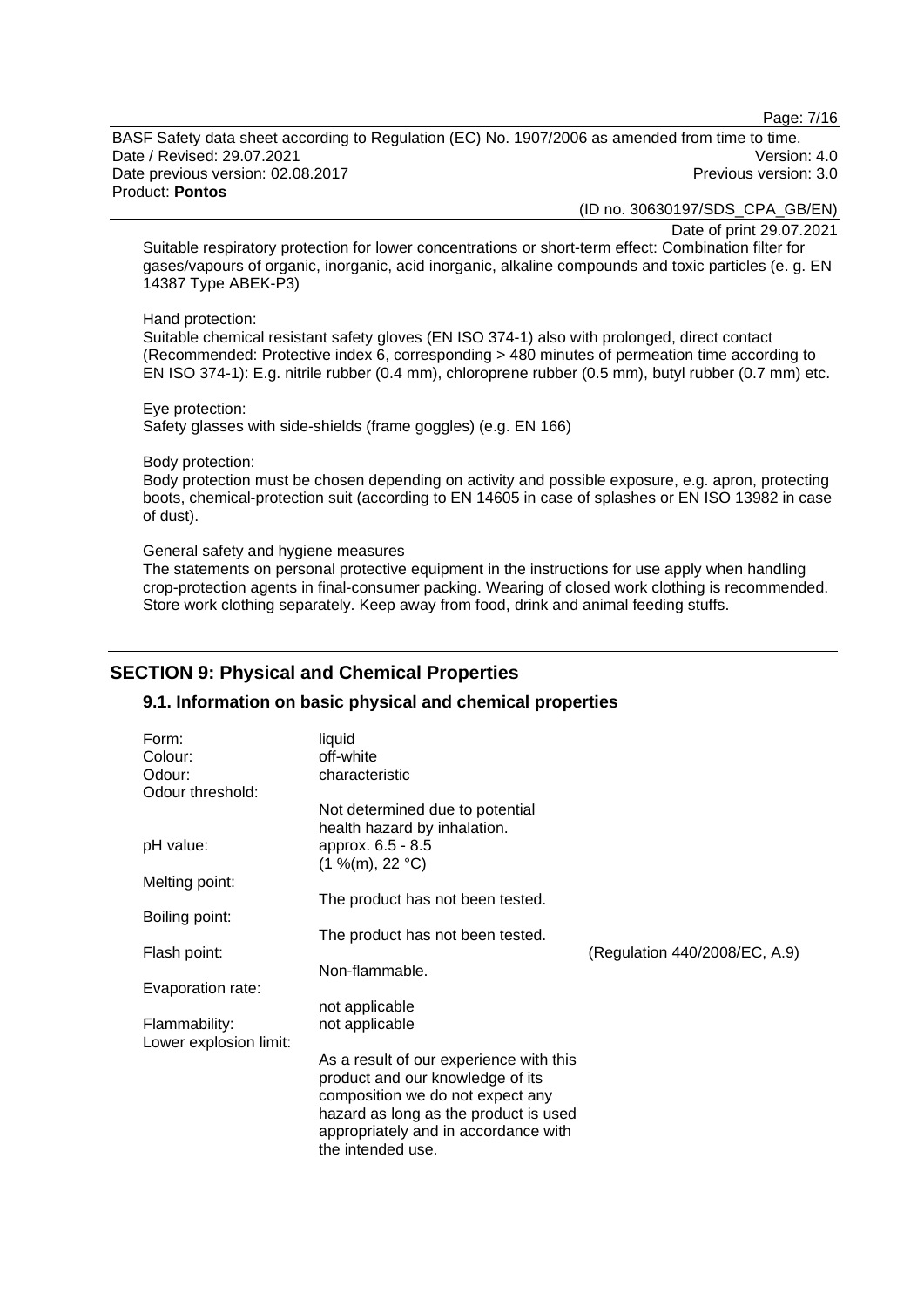BASF Safety data sheet according to Regulation (EC) No. 1907/2006 as amended from time to time. Date / Revised: 29.07.2021 Version: 4.0 Date previous version: 02.08.2017 **Previous version: 3.0** Previous version: 3.0 Product: **Pontos** 

(ID no. 30630197/SDS\_CPA\_GB/EN)

Date of print 29.07.2021

Page: 8/16

| Upper explosion limit:                                                 |                                                                                                                                                                                                                                                                                                                                |                                                                                                    |
|------------------------------------------------------------------------|--------------------------------------------------------------------------------------------------------------------------------------------------------------------------------------------------------------------------------------------------------------------------------------------------------------------------------|----------------------------------------------------------------------------------------------------|
|                                                                        | As a result of our experience with this                                                                                                                                                                                                                                                                                        |                                                                                                    |
|                                                                        | product and our knowledge of its                                                                                                                                                                                                                                                                                               |                                                                                                    |
|                                                                        | composition we do not expect any                                                                                                                                                                                                                                                                                               |                                                                                                    |
|                                                                        | hazard as long as the product is used                                                                                                                                                                                                                                                                                          |                                                                                                    |
|                                                                        | appropriately and in accordance with                                                                                                                                                                                                                                                                                           |                                                                                                    |
|                                                                        | the intended use.                                                                                                                                                                                                                                                                                                              |                                                                                                    |
| Ignition temperature:                                                  | approx. 493 °C                                                                                                                                                                                                                                                                                                                 | (DIN EN 14522)                                                                                     |
| Vapour pressure:                                                       | approx. 23.4 hPa                                                                                                                                                                                                                                                                                                               |                                                                                                    |
|                                                                        | (20 °C)                                                                                                                                                                                                                                                                                                                        |                                                                                                    |
|                                                                        | Information applies to the solvent.                                                                                                                                                                                                                                                                                            |                                                                                                    |
| Density:                                                               | approx. 1.14 g/cm3                                                                                                                                                                                                                                                                                                             |                                                                                                    |
|                                                                        | (20 °C)                                                                                                                                                                                                                                                                                                                        |                                                                                                    |
| Relative vapour density (air):                                         |                                                                                                                                                                                                                                                                                                                                |                                                                                                    |
|                                                                        | not applicable                                                                                                                                                                                                                                                                                                                 |                                                                                                    |
| Solubility in water:                                                   | dispersible                                                                                                                                                                                                                                                                                                                    |                                                                                                    |
| Partitioning coefficient n-octanol/water (log Kow):                    |                                                                                                                                                                                                                                                                                                                                |                                                                                                    |
|                                                                        |                                                                                                                                                                                                                                                                                                                                |                                                                                                    |
|                                                                        |                                                                                                                                                                                                                                                                                                                                |                                                                                                    |
|                                                                        |                                                                                                                                                                                                                                                                                                                                |                                                                                                    |
|                                                                        |                                                                                                                                                                                                                                                                                                                                |                                                                                                    |
|                                                                        |                                                                                                                                                                                                                                                                                                                                |                                                                                                    |
|                                                                        |                                                                                                                                                                                                                                                                                                                                |                                                                                                    |
|                                                                        |                                                                                                                                                                                                                                                                                                                                |                                                                                                    |
|                                                                        |                                                                                                                                                                                                                                                                                                                                |                                                                                                    |
|                                                                        |                                                                                                                                                                                                                                                                                                                                |                                                                                                    |
|                                                                        |                                                                                                                                                                                                                                                                                                                                |                                                                                                    |
|                                                                        |                                                                                                                                                                                                                                                                                                                                |                                                                                                    |
|                                                                        |                                                                                                                                                                                                                                                                                                                                |                                                                                                    |
| Viscosity, dynamic:<br>Explosion hazard:<br>Fire promoting properties: | not applicable<br>Thermal decomposition: 175 °C, 30 kJ/kg, (DSC (OECD 113))<br>275 °C, 250 kJ/kg, (DSC (OECD 113))<br>Not a substance liable to self-decomposition according to UN transport<br>regulations, class 4.1.<br>approx. 76 mPa.s<br>(20 °C)<br>approx. 54 mPa.s<br>(40 °C)<br>not explosive<br>not fire-propagating | (OECD 114)<br>(OECD 114)<br>(Regulation 440/2008/EC,<br>A.14)<br>(Regulation 440/2008/EC,<br>A.21) |

## **9.2. Other information**

SADT: Not a substance liable to self-decomposition according to UN transport regulations, class 4.1.

# **SECTION 10: Stability and Reactivity**

## **10.1. Reactivity**

No hazardous reactions if stored and handled as prescribed/indicated.

## **10.2. Chemical stability**

The product is stable if stored and handled as prescribed/indicated.

## **10.3. Possibility of hazardous reactions**

No hazardous reactions if stored and handled as prescribed/indicated.

#### **10.4. Conditions to avoid**

See SDS section 7 - Handling and storage.

## **10.5. Incompatible materials**

Substances to avoid: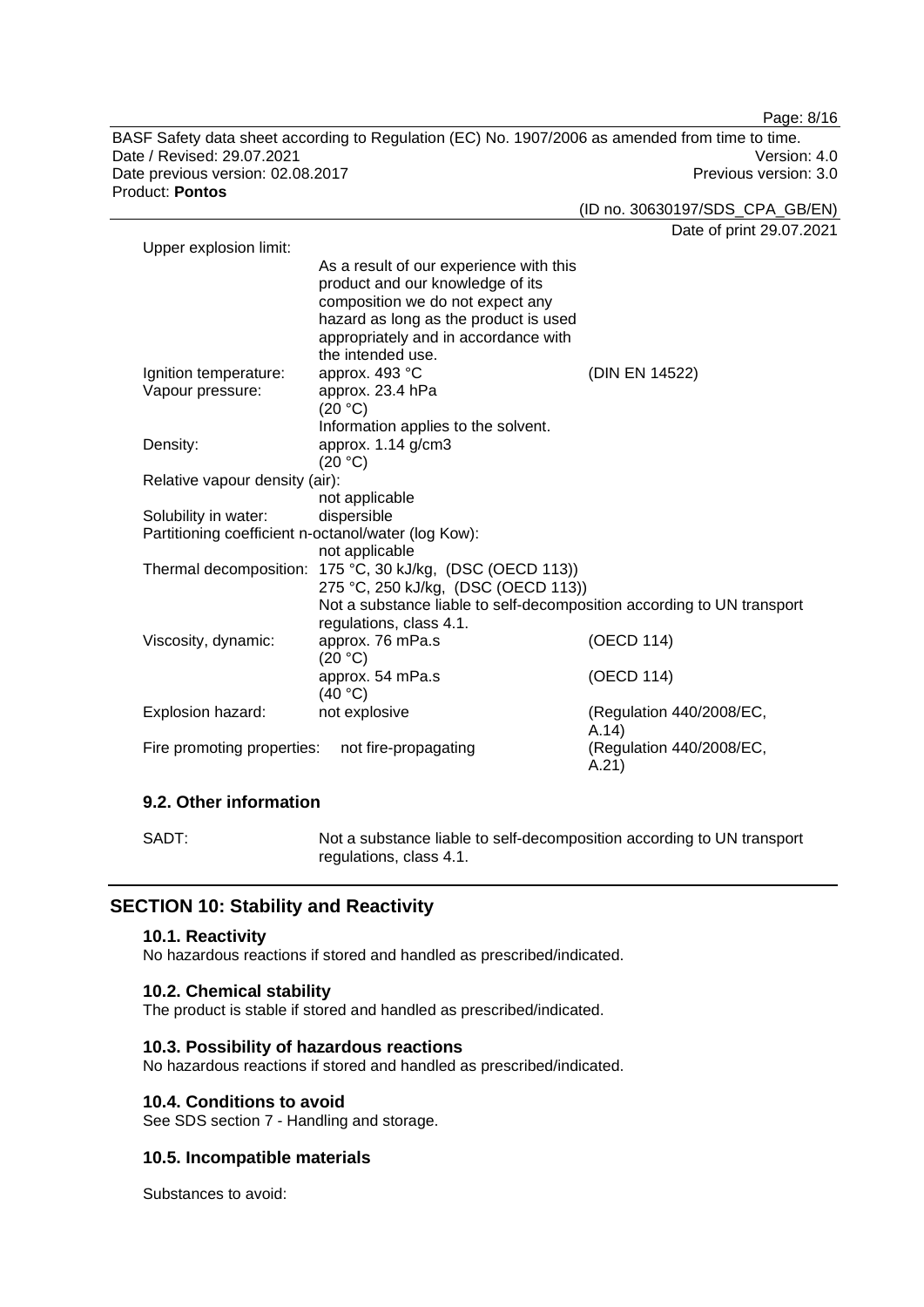Page: 9/16

BASF Safety data sheet according to Regulation (EC) No. 1907/2006 as amended from time to time. Date / Revised: 29.07.2021 Version: 4.0 Date previous version: 02.08.2017 **Previous version: 3.0** Previous version: 3.0 Product: **Pontos** 

(ID no. 30630197/SDS\_CPA\_GB/EN)

Date of print 29.07.2021

strong acids, strong bases, strong oxidizing agents

#### **10.6. Hazardous decomposition products**

Hazardous decomposition products: No hazardous decomposition products if stored and handled as prescribed/indicated.

## **SECTION 11: Toxicological Information**

#### **11.1. Information on toxicological effects**

Acute toxicity

Assessment of acute toxicity: Of low toxicity after single ingestion. Virtually nontoxic by inhalation. Virtually nontoxic after a single skin contact.

Experimental/calculated data: LD50 rat (oral): > 2,000 mg/kg (OECD Guideline 420)

LC50 rat (by inhalation): > 5.19 mg/l (OECD Guideline 436)

LD50 rat (dermal): > 2,000 mg/kg (OECD Guideline 402) No mortality was observed.

Irritation

Assessment of irritating effects: Not irritating to the skin. Not irritating to the eyes.

Experimental/calculated data: Skin corrosion/irritation In vitro assay: non-irritant (OECD Guideline 439)

Serious eye damage/irritation rabbit: non-irritant (OECD Guideline 405)

#### Respiratory/Skin sensitization

Assessment of sensitization: Sensitization after skin contact possible. The product has not been tested. The statement has been derived from the properties of the individual components.

*Information on: 2-methylisothiazol-3(2H)-one Experimental/calculated data: guinea pig: skin sensitizing (OECD Guideline 406)* ----------------------------------

Germ cell mutagenicity

Assessment of mutagenicity:

The product has not been tested. The statement has been derived from the properties of the individual components. Mutagenicity tests revealed no genotoxic potential.

**Carcinogenicity**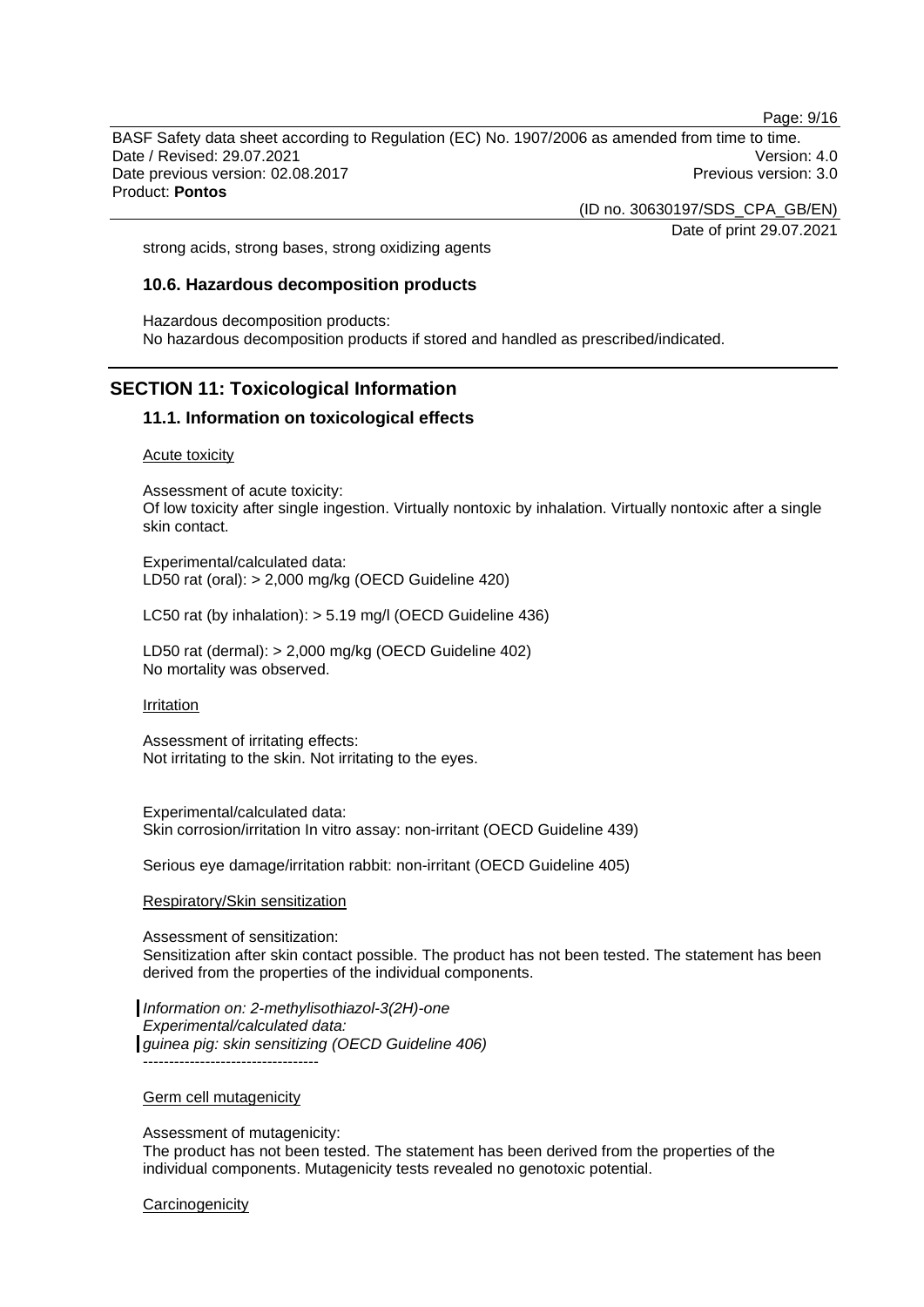Page: 10/16

BASF Safety data sheet according to Regulation (EC) No. 1907/2006 as amended from time to time. Date / Revised: 29.07.2021 Version: 4.0 Date previous version: 02.08.2017 **Previous version: 3.0** Previous version: 3.0 Product: **Pontos** 

(ID no. 30630197/SDS\_CPA\_GB/EN)

Date of print 29.07.2021

#### Assessment of carcinogenicity:

The product has not been tested. The statement has been derived from the properties of the individual components. The results of various animal studies gave no indication of a carcinogenic effect.

#### Reproductive toxicity

Assessment of reproduction toxicity:

The product has not been tested. The statement has been derived from the properties of the individual components. The results of animal studies gave no indication of a fertility impairing effect.

#### Developmental toxicity

Assessment of teratogenicity:

The product has not been tested. The statement has been derived from the properties of the individual components. Animal studies gave no indication of a developmental toxic effect at doses that were not toxic to the parental animals.

#### Specific target organ toxicity (single exposure)

Assessment of STOT single:

Based on the available information there is no specific target organ toxicity to be expected after a single exposure.

Remarks: The product has not been tested. The statement has been derived from the properties of the individual components.

Repeated dose toxicity and Specific target organ toxicity (repeated exposure)

Assessment of repeated dose toxicity:

The product has not been tested. The statement has been derived from the properties of the individual components.

*Information on: flufenacet (ISO); N-(4-fluorophenyl)-N-isopropyl-2-(5-trifluoromethyl-[1,3,4]thiadiazol-2-yloxy)acetamide Assessment of repeated dose toxicity:* 

*Repeated oral exposure may affect certain organs.* 

*Information on: picolinafen (ISO); 2-Pyridinecarboxamide, N-(4-fluorophenyl)-6-[3- (trifluoromethyl)phenoxy]- Assessment of repeated dose toxicity: Repeated exposure to large quantities may affect certain organs.*   $-$ 

## Aspiration hazard

No aspiration hazard expected. The product has not been tested. The statement has been derived from the properties of the individual components.

Other relevant toxicity information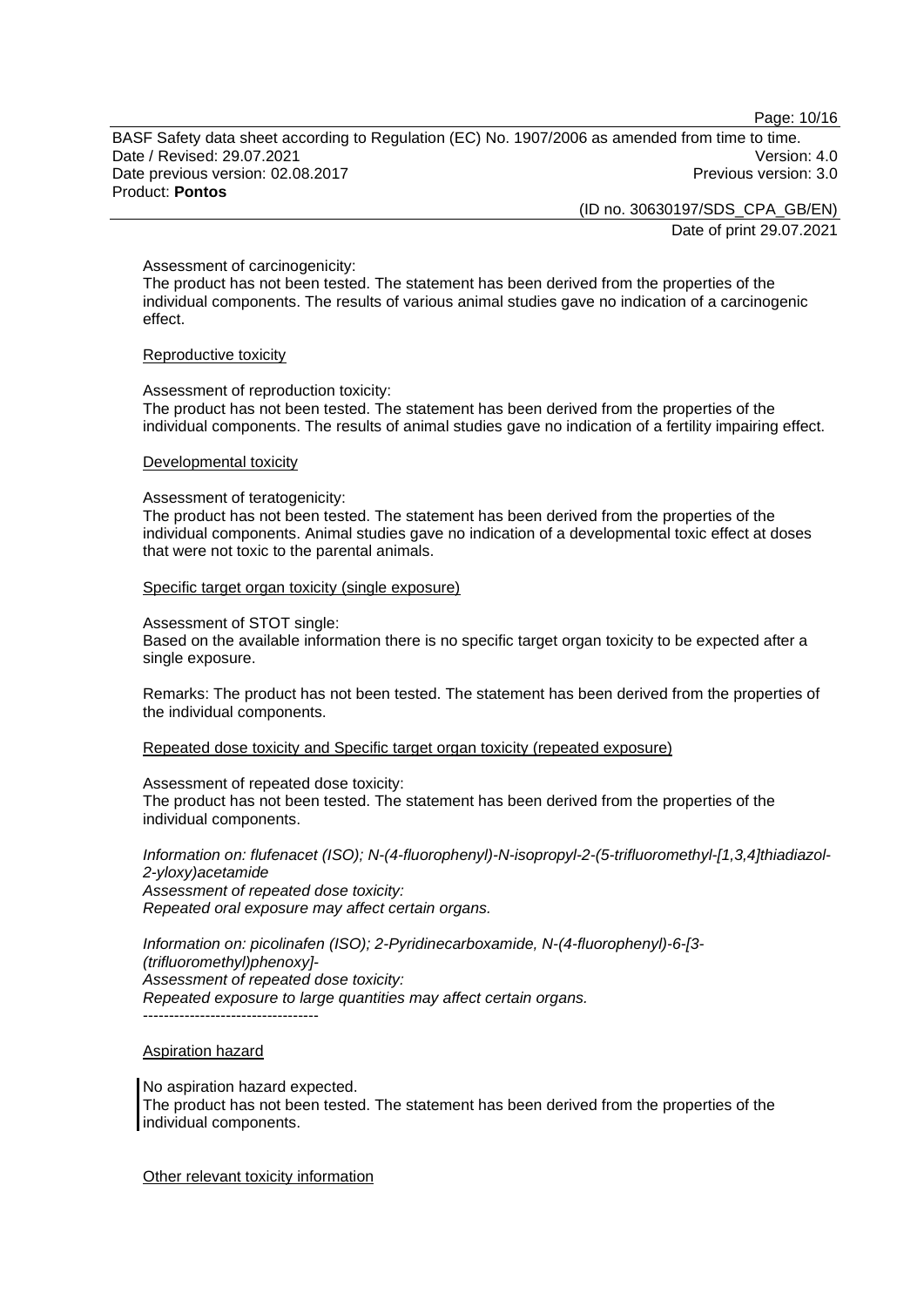BASF Safety data sheet according to Regulation (EC) No. 1907/2006 as amended from time to time. Date / Revised: 29.07.2021 Version: 4.0 Date previous version: 02.08.2017 **Previous version: 3.0** Previous version: 3.0 Product: **Pontos** 

(ID no. 30630197/SDS\_CPA\_GB/EN)

Date of print 29.07.2021

Page: 11/16

Misuse can be harmful to health.

# **SECTION 12: Ecological Information**

#### **12.1. Toxicity**

Assessment of aquatic toxicity: Very toxic to aquatic life with long lasting effects.

Toxicity to fish:

LC50 (96 h) 48.8 mg/l, Oncorhynchus mykiss (OECD 203; ISO 7346; 92/69/EEC, C.1, static)

Aquatic invertebrates: EC50 (48 h) 32.2 mg/l, Daphnia magna (OECD Guideline 202, part 1)

Aquatic plants: EC50 (72 h) 0.00169 mg/l (growth rate), Pseudokirchneriella subcapitata (OECD Guideline 201)

No observed effect concentration 0.000320 mg/l (growth rate), Pseudokirchneriella subcapitata (OECD Guideline 201)

#### **12.2. Persistence and degradability**

Assessment biodegradation and elimination (H2O): The product has not been tested. The statement has been derived from the properties of the individual components.

*Information on: flufenacet (ISO); N-(4-fluorophenyl)-N-isopropyl-2-(5-trifluoromethyl-[1,3,4]thiadiazol-2-yloxy)acetamide Assessment biodegradation and elimination (H2O): Not readily biodegradable (by OECD criteria).* 

*Information on: picolinafen (ISO); 2-Pyridinecarboxamide, N-(4-fluorophenyl)-6-[3- (trifluoromethyl)phenoxy]- Assessment biodegradation and elimination (H2O): Not readily biodegradable (by OECD criteria).* 

## **12.3. Bioaccumulative potential**

Assessment bioaccumulation potential: The product has not been tested. The statement has been derived from the properties of the individual components.

*Information on: flufenacet (ISO); N-(4-fluorophenyl)-N-isopropyl-2-(5-trifluoromethyl-[1,3,4]thiadiazol-2-yloxy)acetamide Bioaccumulation potential:* 

*Bioconcentration factor (BCF): 71 Does not accumulate in organisms.* 

*Information on: picolinafen (ISO); 2-Pyridinecarboxamide, N-(4-fluorophenyl)-6-[3- (trifluoromethyl)phenoxy]-*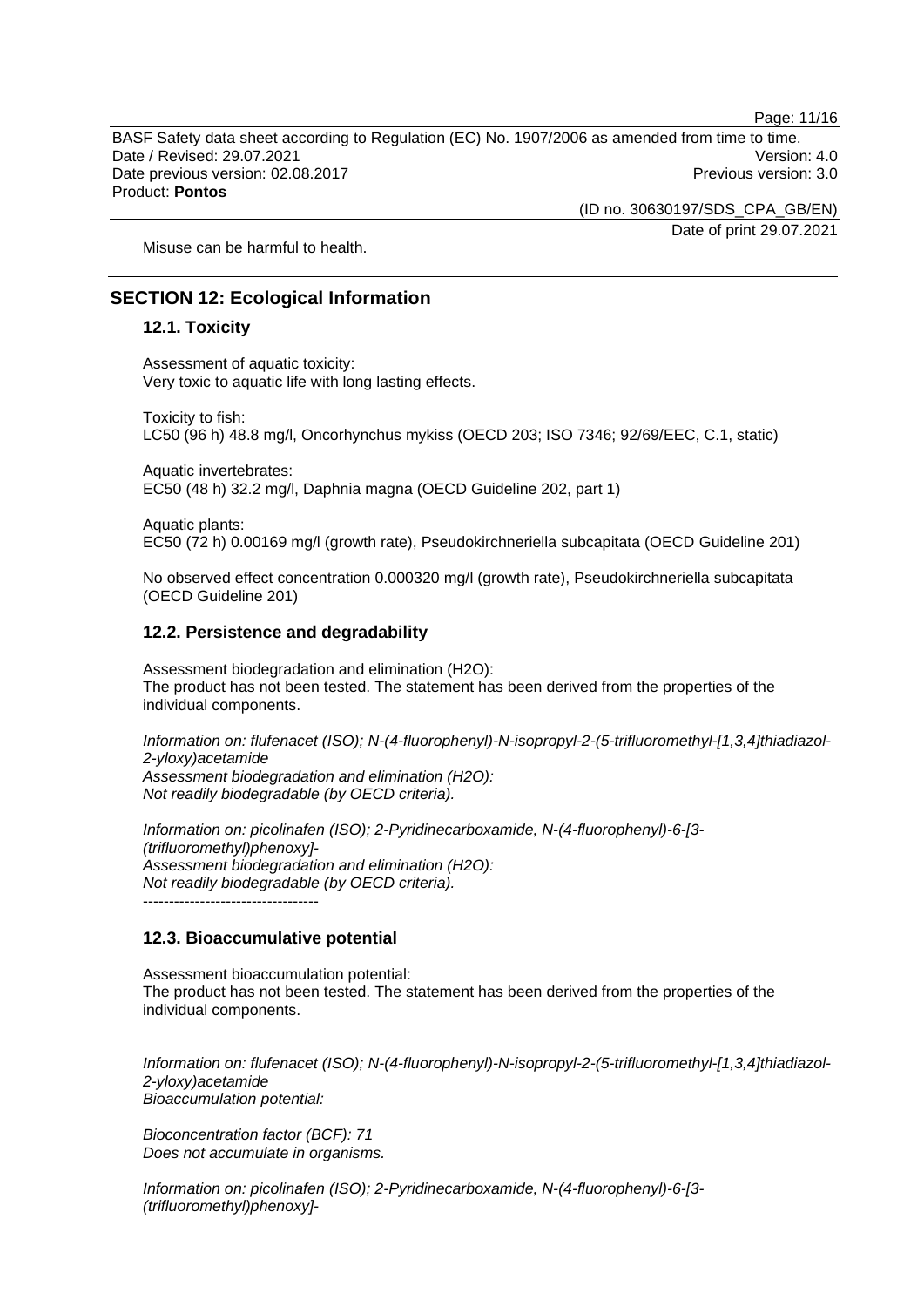Page: 12/16

BASF Safety data sheet according to Regulation (EC) No. 1907/2006 as amended from time to time. Date / Revised: 29.07.2021 Version: 4.0 Date previous version: 02.08.2017 **Previous version: 3.0** Previous version: 3.0 Product: **Pontos** 

> (ID no. 30630197/SDS\_CPA\_GB/EN) Date of print 29.07.2021

*Bioaccumulation potential:* 

*Bioconcentration factor (BCF): 580 Accumulation in organisms is not to be expected.*  ----------------------------------

# **12.4. Mobility in soil**

Assessment transport between environmental compartments: Adsorption in soil: The product has not been tested. The statement has been derived from the properties of the individual components.

*Information on: flufenacet (ISO); N-(4-fluorophenyl)-N-isopropyl-2-(5-trifluoromethyl-[1,3,4]thiadiazol-2-yloxy)acetamide Assessment transport between environmental compartments: Adsorption in soil: Following exposure to soil, the product trickles away and can - dependant on degradation - be transported to deeper soil areas with larger water loads.*

*Information on: picolinafen (ISO); 2-Pyridinecarboxamide, N-(4-fluorophenyl)-6-[3- (trifluoromethyl)phenoxy]- Assessment transport between environmental compartments: Adsorption in soil: Following exposure to soil, adsorption to solid soil particles is probable, therefore contamination of groundwater is not expected.*

----------------------------------

## **12.5. Results of PBT and vPvB assessment**

The product does not contain a substance fulfilling the PBT (persistent/bioaccumulative/toxic) criteria or the vPvB (very persistent/very bioaccumulative) criteria.

## **12.6. Other adverse effects**

The product does not contain substances that are listed in Regulation (EC) 1005/2009 on substances that deplete the ozone layer.

## **12.7. Additional information**

Other ecotoxicological advice: Do not discharge product into the environment without control.

# **SECTION 13: Disposal Considerations**

## **13.1. Waste treatment methods**

Must be disposed of or incinerated in accordance with local regulations.

The UK Environmental Protection (Duty of Care) Regulations (EP) and amendments should be noted (United Kingdom).

This product and any uncleaned containers must be disposed of as hazardous waste in accordance with the 2005 Hazardous Waste Regulations and amendments (United Kingdom)

Contaminated packaging: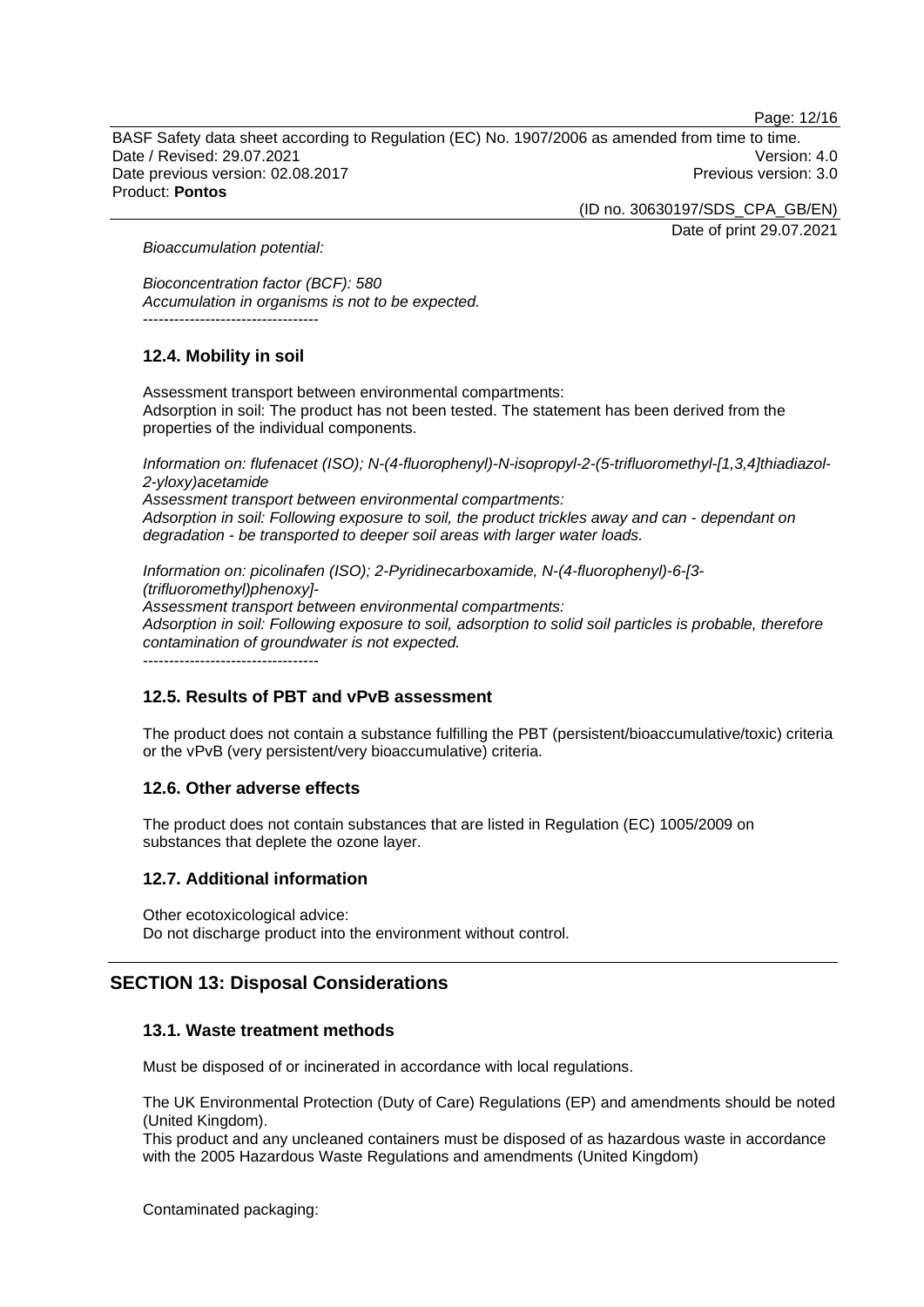Page: 13/16

BASF Safety data sheet according to Regulation (EC) No. 1907/2006 as amended from time to time. Date / Revised: 29.07.2021 Version: 4.0 Date previous version: 02.08.2017 **Previous version: 3.0** Previous version: 3.0 Product: **Pontos** 

(ID no. 30630197/SDS\_CPA\_GB/EN)

Date of print 29.07.2021

Contaminated packaging should be emptied as far as possible and disposed of in the same manner as the substance/product.

# **SECTION 14: Transport Information**

UN number: UN 3082

#### **Land transport**

| ADR                                                                                                         |                                                                                                            |
|-------------------------------------------------------------------------------------------------------------|------------------------------------------------------------------------------------------------------------|
| UN number<br>UN proper shipping name:                                                                       | <b>UN3082</b><br>ENVIRONMENTALLY HAZARDOUS SUBSTANCE, LIQUID,<br>N.O.S. (contains FLUFENACET, PICOLINAFEN) |
| Transport hazard class(es):<br>Packing group:<br>Environmental hazards:<br>Special precautions for<br>user: | 9, EHSM<br>Ш<br>yes<br>None known                                                                          |
| <b>RID</b>                                                                                                  |                                                                                                            |
| UN number<br>UN proper shipping name:                                                                       | <b>UN3082</b><br>ENVIRONMENTALLY HAZARDOUS SUBSTANCE, LIQUID,<br>N.O.S. (contains FLUFENACET, PICOLINAFEN) |
| Transport hazard class(es):<br>Packing group:<br>Environmental hazards:<br>Special precautions for<br>user: | 9, EHSM<br>Ш<br>ves<br>None known                                                                          |
|                                                                                                             |                                                                                                            |
| <b>Inland waterway transport</b><br>ADN                                                                     |                                                                                                            |
| UN number<br>UN proper shipping name:                                                                       | <b>UN3082</b><br>ENVIRONMENTALLY HAZARDOUS SUBSTANCE, LIQUID,<br>N.O.S. (contains FLUFENACET, PICOLINAFEN) |
| Transport hazard class(es):<br>Packing group:                                                               | 9, EHSM<br>Ш                                                                                               |
| Environmental hazards:<br>Special precautions for<br>user:                                                  | ves<br>None known                                                                                          |
| <b>Transport in inland waterway vessel</b><br>Not evaluated                                                 |                                                                                                            |
| Sea transport                                                                                               |                                                                                                            |
| <b>IMDG</b>                                                                                                 |                                                                                                            |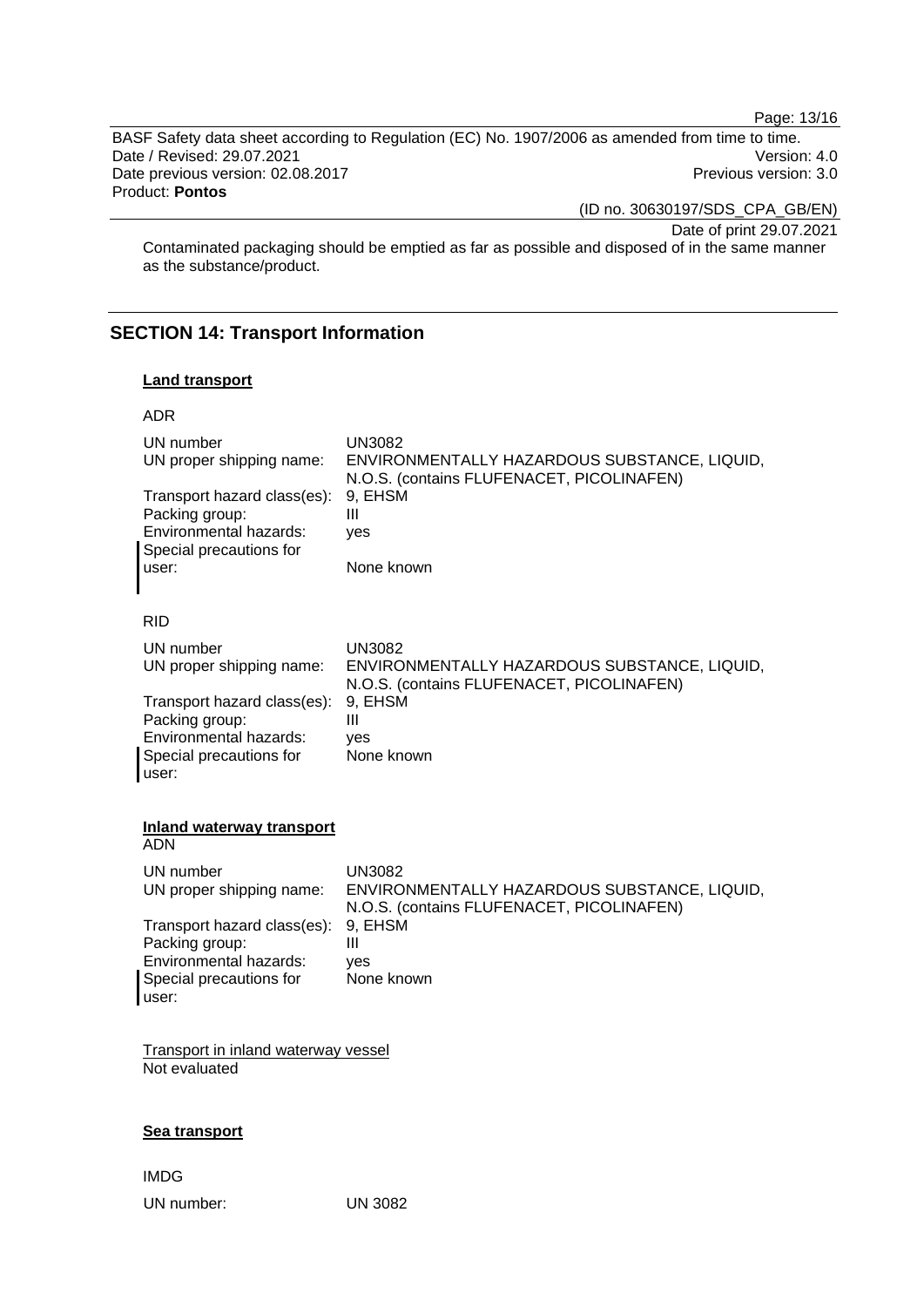Page: 14/16

BASF Safety data sheet according to Regulation (EC) No. 1907/2006 as amended from time to time. Date / Revised: 29.07.2021 Version: 4.0 Date previous version: 02.08.2017 **Previous version: 3.0** Previous version: 3.0 Product: **Pontos** 

(ID no. 30630197/SDS\_CPA\_GB/EN)

Date of print 29.07.2021

|                                     | <b>Date of print zo.or.</b>                  |
|-------------------------------------|----------------------------------------------|
| UN proper shipping name:            | ENVIRONMENTALLY HAZARDOUS SUBSTANCE, LIQUID, |
|                                     | N.O.S. (contains FLUFENACET, PICOLINAFEN)    |
| Transport hazard class(es): 9, EHSM |                                              |
| Packing group:                      |                                              |
| Environmental hazards:              | ves                                          |
|                                     | Marine pollutant: YES                        |
| Special precautions for             | None known                                   |
| user:                               |                                              |

#### **Air transport**

## IATA/ICAO

| UN number:<br>UN proper shipping name:   | UN 3082<br>ENVIRONMENTALLY HAZARDOUS SUBSTANCE, LIQUID,<br>N.O.S. (contains FLUFENACET, PICOLINAFEN) |
|------------------------------------------|------------------------------------------------------------------------------------------------------|
| Transport hazard class(es): 9, EHSM      |                                                                                                      |
| Packing group:<br>Environmental hazards: | Ш<br>ves                                                                                             |
| Special precautions for                  | None known                                                                                           |
| user:                                    |                                                                                                      |

## **14.1. UN number**

See corresponding entries for "UN number" for the respective regulations in the tables above.

#### **14.2. UN proper shipping name**

See corresponding entries for "UN proper shipping name" for the respective regulations in the tables above.

#### **14.3. Transport hazard class(es)**

See corresponding entries for "Transport hazard class(es)" for the respective regulations in the tables above.

#### **14.4. Packing group**

See corresponding entries for "Packing group" for the respective regulations in the tables above.

#### **14.5. Environmental hazards**

See corresponding entries for "Environmental hazards" for the respective regulations in the tables above.

#### **14.6. Special precautions for user**

See corresponding entries for "Special precautions for user" for the respective regulations in the tables above.

# **14.7. Transport in bulk according to Annex II of MARPOL and the IBC Code**

| Regulation:         | Not evaluated |
|---------------------|---------------|
| Shipment approved:  | Not evaluated |
| Pollution name:     | Not evaluated |
| Pollution category: | Not evaluated |
| Ship Type:          | Not evaluated |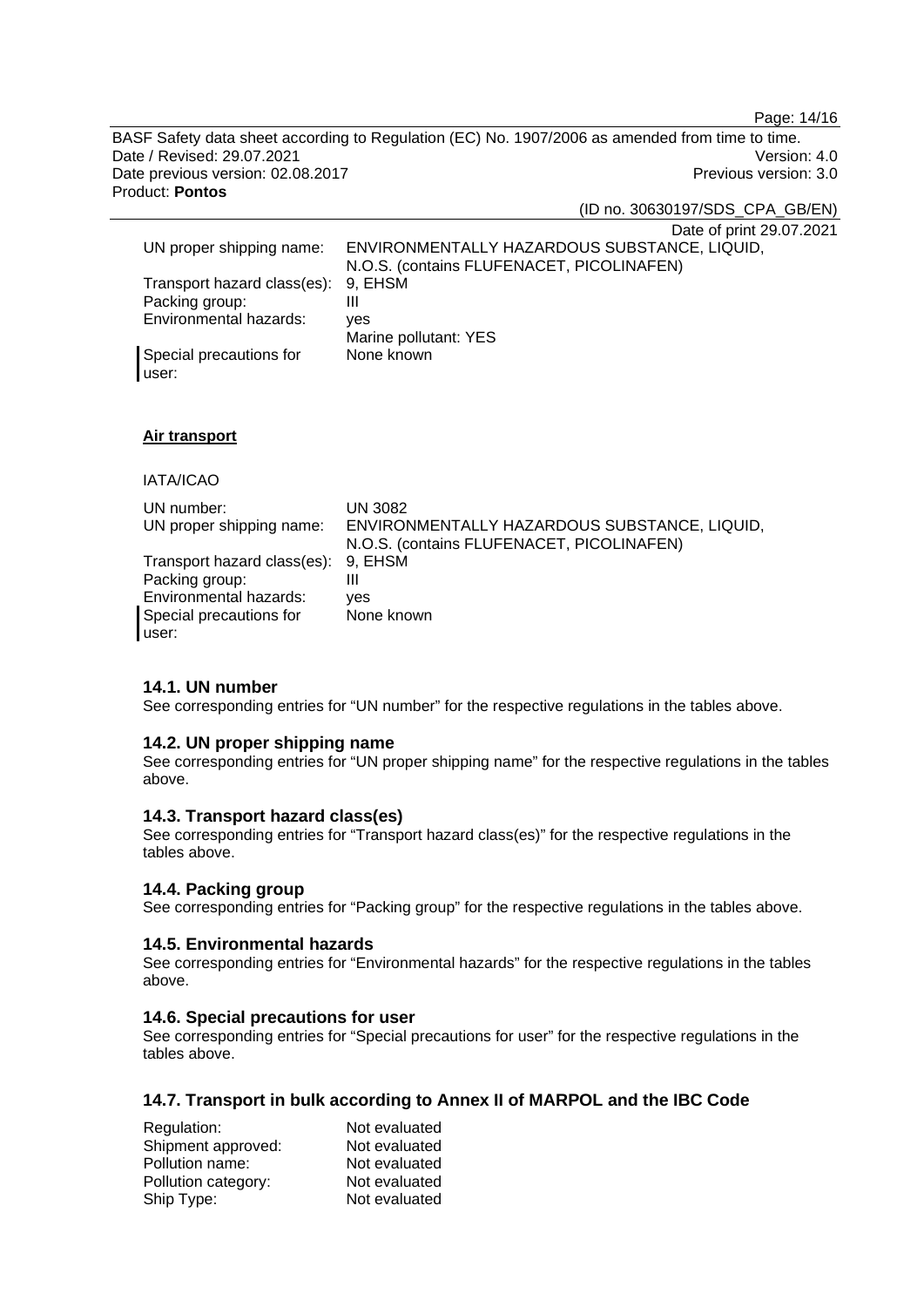Page: 15/16

BASF Safety data sheet according to Regulation (EC) No. 1907/2006 as amended from time to time. Date / Revised: 29.07.2021 Version: 4.0 Date previous version: 02.08.2017 **Previous version: 3.0** Previous version: 3.0 Product: **Pontos** 

> (ID no. 30630197/SDS\_CPA\_GB/EN) Date of print 29.07.2021

#### **Further information**

Product may be shipped as non-hazardous in suitable packages containing a net quantity of 5 L or less under the provisions of various regulatory agencies: ADR, RID, ADN: Special Provision 375; IMDG: 2.10.2.7; IATA: A197; TDG: Special Provision 99(2); 49CFR: §171.4 (c) (2) and also the Special Provision 375 in Appendix B which is regulated in China "Regulations Concerning Road Transportation of Dangerous Goods Part 3 Part 3: Index of dangerous goods name and transportation requirements" (JT/T 617.3)

This product is subject to the most recent edition of "The Carriage of Dangerous Goods and Use of Transportable Pressure Equipment Regulations" and their amendments (United Kingdom).

# **SECTION 15: Regulatory Information**

## **15.1. Safety, health and environmental regulations/legislation specific for the substance or mixture**

Prohibitions, Restrictions and Authorizations

Annex XVII of Regulation (EC) No 1907/2006: Number on List: 3

Restrictions of Regulation (EC) No 1907/2006, Annex XVII, do not apply for the intended use(s) of the product given in this SDS.

Directive 2012/18/EU - Control of Major Accident Hazards involving dangerous substances (EU): List entry in regulation: E1

This product is classified under the European CLP Regulation. (United Kingdom) The data should be considered when making any assessment under the Control of Substances Hazardous to Health Regulations (COSHH), and related guidance, for example, 'COSHH Essentials' (United Kingdom).

This product may be subject to the Control of Major Accident Hazards Regulations (COMAH), and amendments if specific threshold tonnages are exceeded (United Kingdom).

#### **15.2. Chemical Safety Assessment**

Advice on product handling can be found in sections 7 and 8 of this safety data sheet.

# **SECTION 16: Other Information**

For proper and safe use of this product, please refer to the approval conditions laid down on the product label.

Full text of the classifications, including the hazard classes and the hazard statements, if mentioned in section 2 or 3:

| $\overline{a}$ in Scului 2 VI 9. |                                                    |
|----------------------------------|----------------------------------------------------|
| Skin Sens.                       | Skin sensitization                                 |
| STOT RE                          | Specific target organ toxicity — repeated exposure |
| <b>Aquatic Acute</b>             | Hazardous to the aquatic environment - acute       |
| <b>Aquatic Chronic</b>           | Hazardous to the aquatic environment - chronic     |
| Acute Tox.                       | Acute toxicity                                     |
| Eye Dam./Irrit.                  | Serious eye damage/eye irritation                  |
|                                  |                                                    |